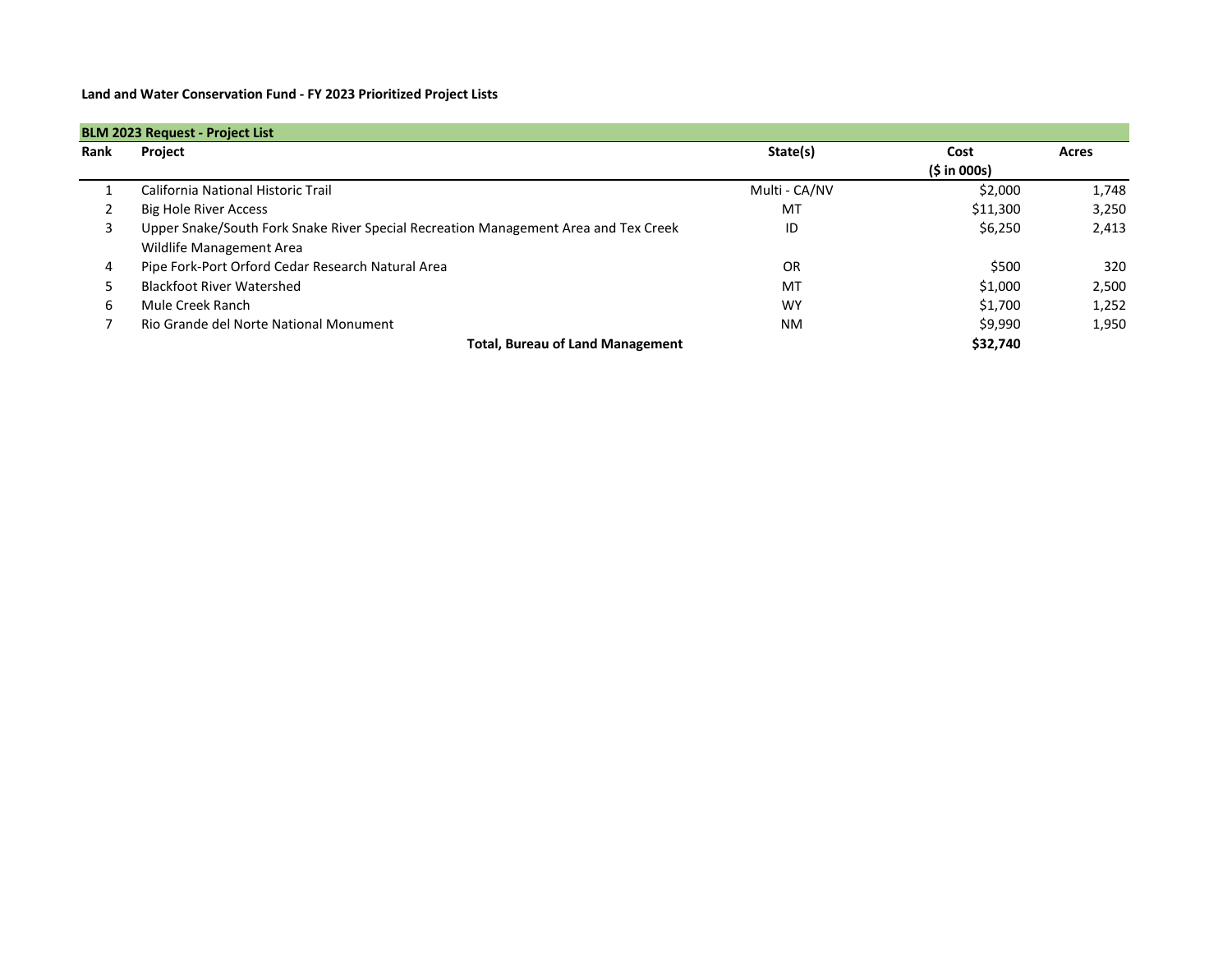|                | <b>FWS 2023 Request - Project List</b>              |                                              |             |              |
|----------------|-----------------------------------------------------|----------------------------------------------|-------------|--------------|
| Rank           | Project                                             | State(s)                                     | Cost        | <b>Acres</b> |
|                |                                                     |                                              | (5 in 000s) |              |
| $\mathbf{1}$   | Rachel Carson National Wildlife Refuge              | <b>ME</b>                                    | \$2,000     | 200          |
| $\overline{2}$ | Lower Rio Grande National Wildlife Refuge           | <b>TX</b>                                    | \$3,000     | 940          |
| 3              | <b>Great Thicket National Wildlife Refuge</b>       | Multi - CT/MA/ME/NH/ NY/RI                   | \$1,500     | 250          |
| 4              | Cache River National Wildlife Refuge                | <b>AR</b>                                    | \$1,000     | 333          |
| 5              | Dakota Grassland Conservation Area                  | Multi - ND/SD                                | \$3,000     | 3,750        |
| 6              | Silvio O. Conte National Fish and Wildlife Refuge   | Multi - CT/MA/NH/VT                          | \$3,000     | 1,037        |
| 7              | Northern Tallgrass Prairie National Wildlife Refuge | Multi - IA/MN                                | \$500       | 100          |
| 8              | Laguna Atascosa National Wildlife Refuge            | <b>TX</b>                                    | \$4,000     | 1,250        |
| 9              | Sacramento River National Wildlife Refuge           | CA                                           | \$1,000     | 285          |
| 10             | Everglades Headwaters National Wildlife Refuge/     | <b>FL</b>                                    | \$4,000     | 1,259        |
|                | <b>Conservation Area</b>                            |                                              |             |              |
| 11             | Cherry Valley National Wildlife Refuge              | PA                                           | \$3,000     | 500          |
| 12             | Dakota Tallgrass Prairie Wildlife Management Area   | Multi - ND/SD                                | \$1,000     | 1,000        |
| 13             | Hackmatack National Wildlife Refuge                 | Multi - IL/WI                                | \$1,100     | 200          |
| 14             | Grasslands Wildlife Management Area                 | CA                                           | \$1,000     | 200          |
| 15             | Alaska Refuges                                      | AK                                           | \$2,800     | 22,691       |
| 16             | Felsenthal National Wildlife Refuge                 | AR                                           | \$3,000     | 1,500        |
| 17             | St. Marks National Wildlife Refuge                  | <b>FL</b>                                    | \$2,000     | 700          |
| 18             | Willapa National Wildlife Refuge                    | <b>WA</b>                                    | \$3,500     | 1,012        |
| 19             | <b>Montana Conservation Areas</b>                   | MT                                           | \$12,000    | 16,000       |
| 20             | Patoka River National Wildlife Refuge               | $\sf IN$                                     | \$2,500     | 764          |
| 21             | San Joaquin River National Wildlife Refuge          | CA                                           | \$2,000     | 205          |
| 22             | Tulare Basin Wildlife Management Area               | CA                                           | \$1,000     | 100          |
| 23             | Big Muddy National Fish and Wildlife Refuge         | <b>MO</b>                                    | \$429       | 188          |
|                |                                                     | <b>Total, U.S. Fish and Wildlife Service</b> | \$58,329    |              |